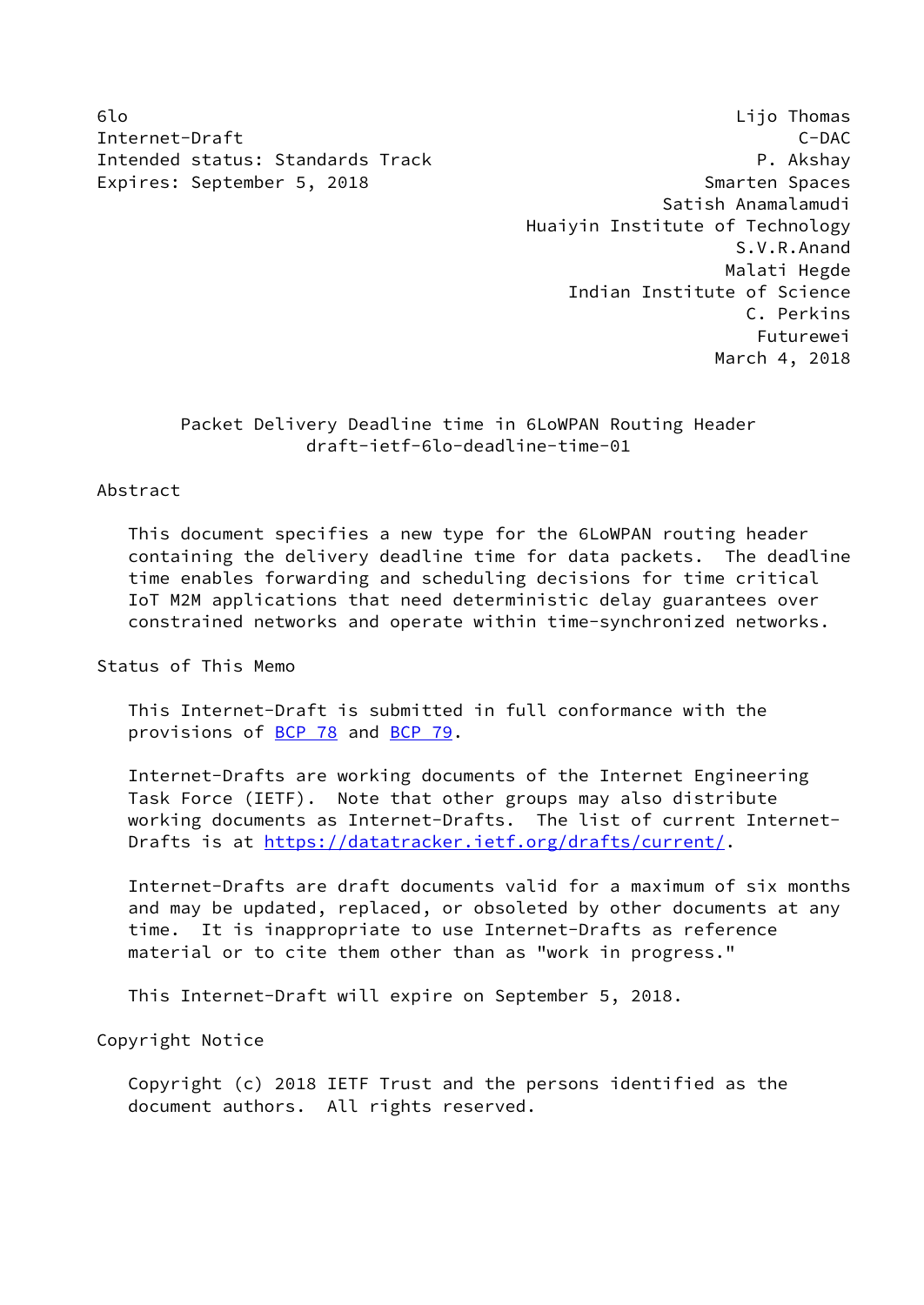<span id="page-1-1"></span>

| Internet-Draft |  |  | 6lo Delivery Deadline Time |  | March 2018 |  |
|----------------|--|--|----------------------------|--|------------|--|
|----------------|--|--|----------------------------|--|------------|--|

This document is subject to **[BCP 78](https://datatracker.ietf.org/doc/pdf/bcp78)** and the IETF Trust's Legal Provisions Relating to IETF Documents [\(https://trustee.ietf.org/license-info](https://trustee.ietf.org/license-info)) in effect on the date of publication of this document. Please review these documents carefully, as they describe your rights and restrictions with respect to this document. Code Components extracted from this document must include Simplified BSD License text as described in Section 4.e of the Trust Legal Provisions and are provided without warranty as described in the Simplified BSD License.

Table of Contents

|                                                                                                                                                                                                                                                                                                                                                                                                                                                                                                               | $\overline{2}$ |
|---------------------------------------------------------------------------------------------------------------------------------------------------------------------------------------------------------------------------------------------------------------------------------------------------------------------------------------------------------------------------------------------------------------------------------------------------------------------------------------------------------------|----------------|
| 2.                                                                                                                                                                                                                                                                                                                                                                                                                                                                                                            | $\overline{3}$ |
| 3.                                                                                                                                                                                                                                                                                                                                                                                                                                                                                                            | $\overline{3}$ |
| $\overline{4}$ .                                                                                                                                                                                                                                                                                                                                                                                                                                                                                              | $\overline{4}$ |
| 5.                                                                                                                                                                                                                                                                                                                                                                                                                                                                                                            | $\overline{5}$ |
| Deadline-6LoRHE in Three Network Scenarios<br>6.                                                                                                                                                                                                                                                                                                                                                                                                                                                              | 6              |
| 6.1. Scenario 1: Endpoints in the same DODAG (N1) in non-                                                                                                                                                                                                                                                                                                                                                                                                                                                     |                |
|                                                                                                                                                                                                                                                                                                                                                                                                                                                                                                               | $\mathbf{7}$   |
| 6.2. Scenario 2: Endpoints in Networks with Dissimilar L2                                                                                                                                                                                                                                                                                                                                                                                                                                                     |                |
|                                                                                                                                                                                                                                                                                                                                                                                                                                                                                                               | <u>8</u>       |
| 6.3. Scenario 3: Packet transmission across different DODAGs                                                                                                                                                                                                                                                                                                                                                                                                                                                  |                |
| $(N1 to N2)$                                                                                                                                                                                                                                                                                                                                                                                                                                                                                                  | <u>୍ର</u>      |
| $\overline{1}$ .                                                                                                                                                                                                                                                                                                                                                                                                                                                                                              | 10             |
| 8.                                                                                                                                                                                                                                                                                                                                                                                                                                                                                                            | 10             |
| 9.                                                                                                                                                                                                                                                                                                                                                                                                                                                                                                            | 10             |
|                                                                                                                                                                                                                                                                                                                                                                                                                                                                                                               | 10             |
| 10.1.                                                                                                                                                                                                                                                                                                                                                                                                                                                                                                         | 10             |
| 10.2. Informative References                                                                                                                                                                                                                                                                                                                                                                                                                                                                                  | 11             |
| Appendix A. Changes Since draft-ietf-6lo-deadline-time-00 12                                                                                                                                                                                                                                                                                                                                                                                                                                                  |                |
| Authors' Addresses<br>$\mathbf{r}^{\mathsf{T}} \cdot \mathbf{r}^{\mathsf{T}} \cdot \mathbf{r}^{\mathsf{T}} \cdot \mathbf{r}^{\mathsf{T}} \cdot \mathbf{r}^{\mathsf{T}} \cdot \mathbf{r}^{\mathsf{T}} \cdot \mathbf{r}^{\mathsf{T}} \cdot \mathbf{r}^{\mathsf{T}} \cdot \mathbf{r}^{\mathsf{T}} \cdot \mathbf{r}^{\mathsf{T}} \cdot \mathbf{r}^{\mathsf{T}} \cdot \mathbf{r}^{\mathsf{T}} \cdot \mathbf{r}^{\mathsf{T}} \cdot \mathbf{r}^{\mathsf{T}} \cdot \mathbf{r}^{\mathsf{T}} \cdot \mathbf{r}^{\mathsf$ | 13             |

# <span id="page-1-0"></span>[1](#page-1-0). Introduction

 Low Power and Lossy Networks (LLNs) are likely to be deployed for real time industrial applications requiring end-to-end delay guarantees [[I-D.ietf-detnet-use-cases\]](#page-12-2). A Deterministic Network ("detnet") typically requires some data packets to reach their receivers within strict time bounds. Intermediate nodes use the deadline information to make appropriate packet forwarding and scheduling decisions to meet the time bounds.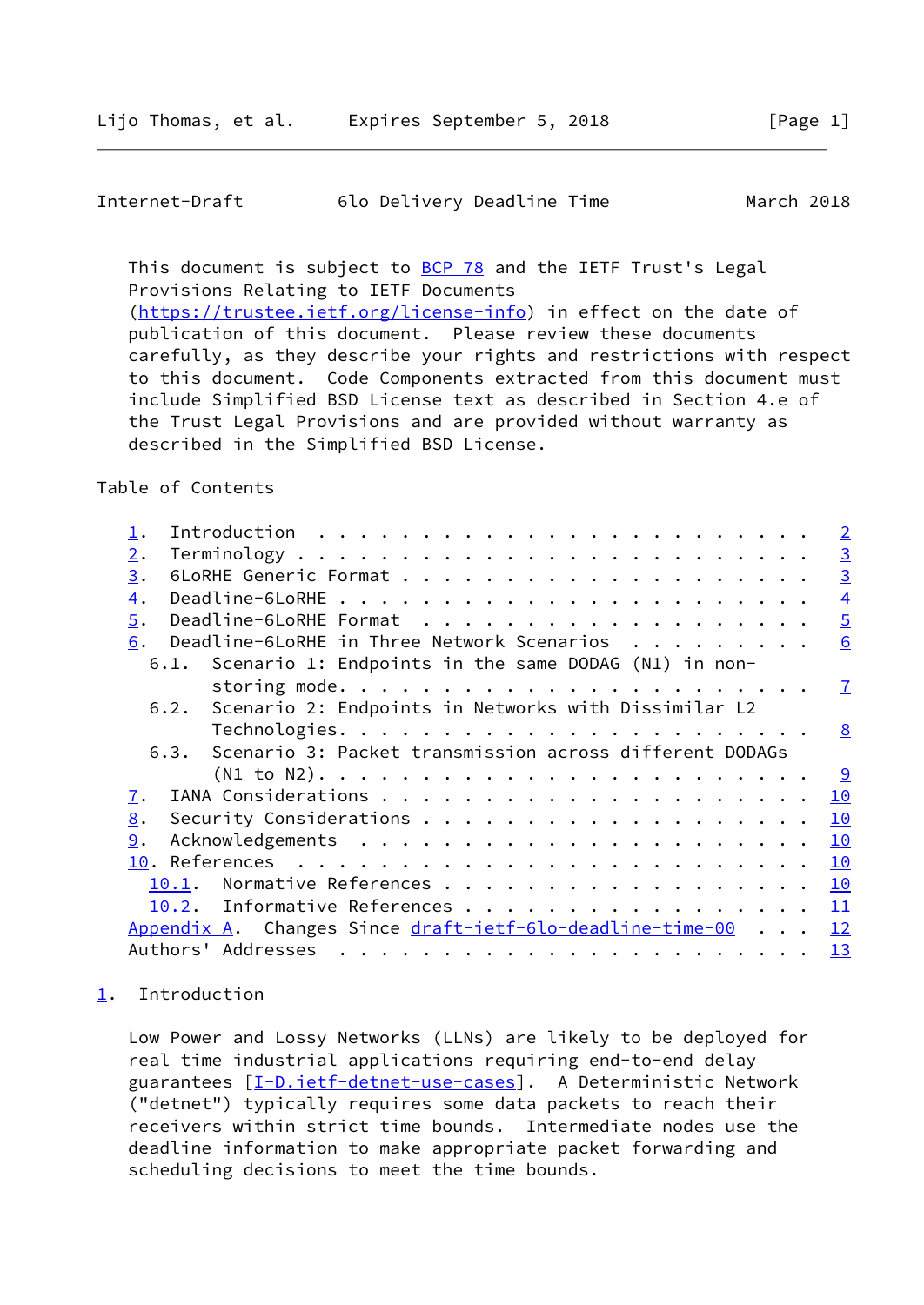The draft [[I-D.ietf-roll-routing-dispatch](#page-11-3)] specifies the 6LoWPAN Routing Header (6LoRH), compression schemes for RPL routing (source routing) operation [[RFC6554\]](https://datatracker.ietf.org/doc/pdf/rfc6554), header compression of RPL Packet Information [\[RFC6553](https://datatracker.ietf.org/doc/pdf/rfc6553)], and IP-in-IP encapsulation. This document specifies a new Deadline-6LoRHE type for the 6LoWPAN Dispatch Page 1,

Lijo Thomas, et al. Expires September 5, 2018 [Page 2]

<span id="page-2-1"></span>Internet-Draft 6lo Delivery Deadline Time March 2018

 so that the deadline time of data packets can be included within the 6LoWPAN routing header. This document also specifies handling of the deadline time when packets traverse through time-synchronized networks operating in different timezones or distinct reference clocks. Time synchronization techniques need not be mandated by this specificiation. There are a number of standards available for this purpose, including IEEE 1588 [\[ieee-1588\]](#page-13-2), IEEE 802.1AS [\[dot1AS-2011](#page-12-3)], IEEE 802.15.4-2015 TSCH [\[dot15-tsch\]](#page-12-4), and more.

#### <span id="page-2-0"></span>[2](#page-2-0). Terminology

 The key words "MUST", "MUST NOT", "REQUIRED", "SHALL", "SHALL NOT", "SHOULD", "SHOULD NOT", "RECOMMENDED", "NOT RECOMMENDED", "MAY", and "OPTIONAL" in this document are to be interpreted as described in [\[RFC2119](https://datatracker.ietf.org/doc/pdf/rfc2119)].

 This document uses terminology consistent with the terminology used in [[RFC6550\]](https://datatracker.ietf.org/doc/pdf/rfc6550) and [\[I-D.ietf-6tisch-terminology](#page-11-4)]. Also, in this document, the terms "expiration time", "delivery deadline time", and "deadline" are used interchangeably with the same meaning.

<span id="page-2-2"></span>[3](#page-2-2). 6LoRHE Generic Format

 Note: this section is not normative. It is included for convenience, and may be deleted in a later revision of this document. The generic header format of the 6LoRHE is specified in [\[I-D.ietf-roll-routing-dispatch](#page-11-3)]. Figure 1 illustrates the 6LoRHE generic format.

 0 1 0 1 2 3 4 5 6 7 8 9 0 1 2 3 4 5 +-+-+-+-+-+-+-+-+-+-+-+-+-+-+-+-+- ... -+ |1|0|1| Length | Type | | +-+-+-+-+-+-+-+-+-+-+-+-+-+-+-+-+- ... -+ <-- length -->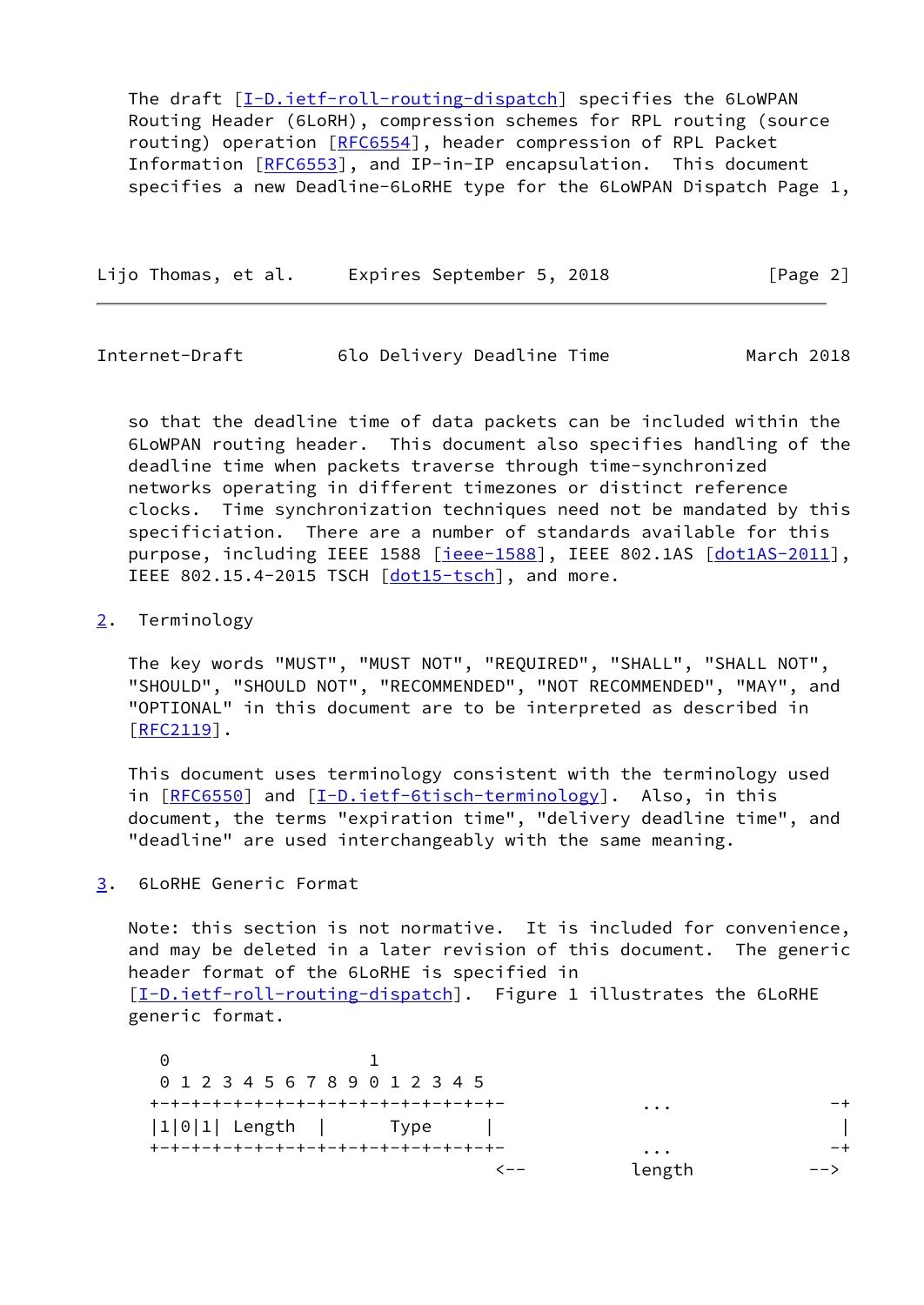- o Length: Length of the 6LoRHE expressed in bytes, excluding the first 2 bytes. This enables a node to skip a 6LoRHE if the Type is not recognized/supported.
- o Type: Type of the 6LoRHE.
- o length: variable

Lijo Thomas, et al. Expires September 5, 2018 [Page 3]

<span id="page-3-1"></span>

| Internet-Draft |  | 6lo Delivery Deadline Time | March 2018 |
|----------------|--|----------------------------|------------|
|----------------|--|----------------------------|------------|

<span id="page-3-0"></span>[4](#page-3-0). Deadline-6LoRHE

 The Deadline-6LoRHE (see Figure 2) is an elective 6LoRH (i.e., a 6loRHE) that provides the Deadline time (DT) for an IPv6 datagram in a compressed form. Along with the deadline, the header can include the packet Origination Time (OT), to enable a close estimate of the total delay incurred by a packet. The OT field is initialized by the sender using the current time at the outgoing network interface through which the packet is forwarded.

 The deadline field contains the value of the delivery deadline time for the packet. The packet SHOULD be delivered to the Receiver before this time.

packet\_deadline\_time = packet\_origination\_time + max\_delay

 All nodes within the network SHOULD process the Deadline-6LoRHE in order to support delay-sensitive deterministic applications. The packet deadline time (DT) and origination time (OT) are represented in time units determined by a scaling parameter in the routing header. One of the time units is the Network ASN (Absolute Slot Number) which can be used in case of a time slotted synchronized network, for instance a 6TiSCH network, where global time is maintained in the units of slot lengths of a certain resolution.

 The delay experienced by packets in the network is a useful metric for network diagnostics and performance monitoring. Whenever the packets crosses into a network using a different reference clock, the Origination Time field is updated to represent the same Origination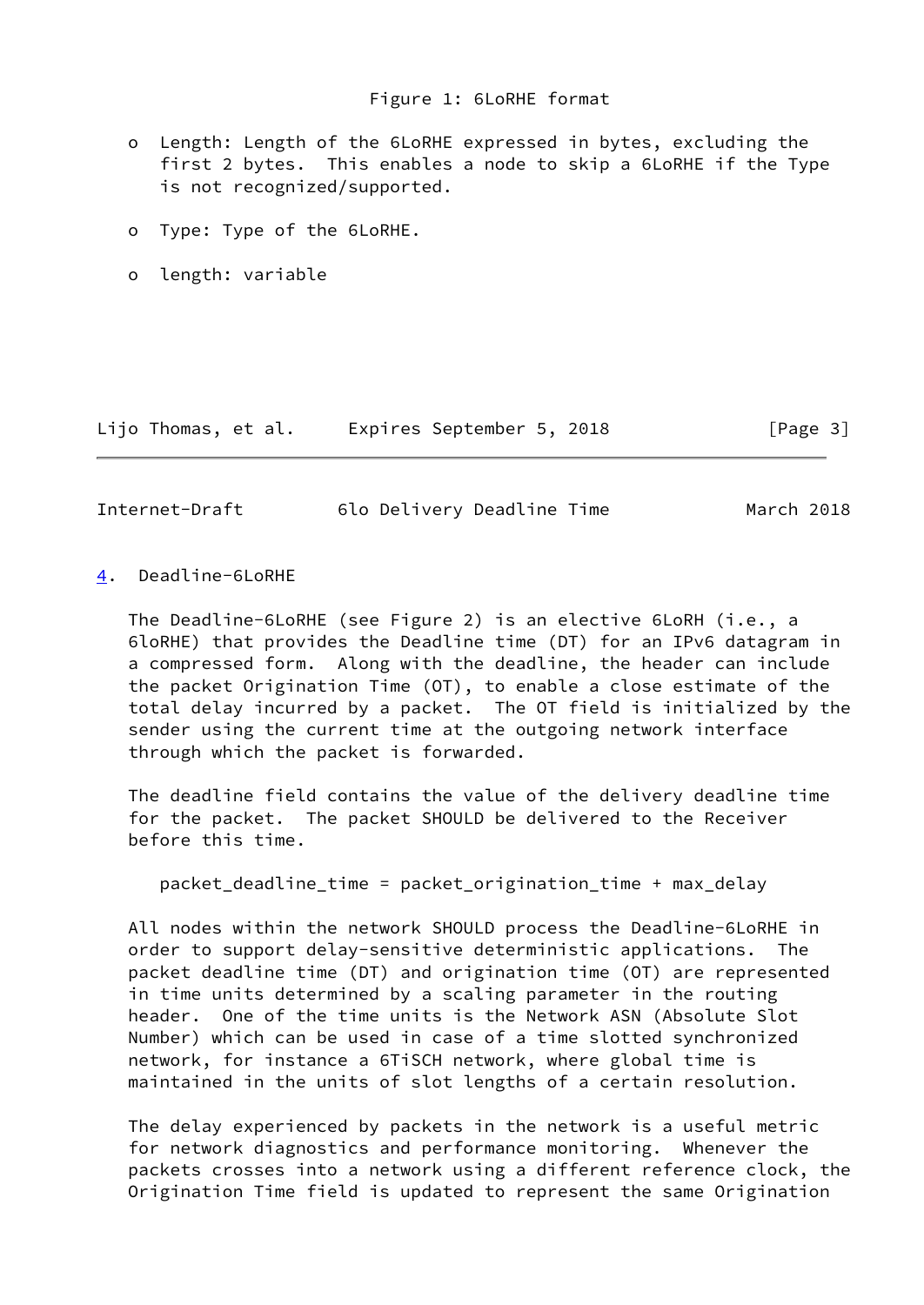Time as expressed using the reference clock of the outgoing interface into the new network. This is the same as the current time when the packet is transmitted into the new network, minus the delay already experienced by the packet, say 't'. In effect, to the newly entered network, the packet will appear to have originated 't' time units earlier with respect to the reference clock of the new network.

 Origination Time in new network = current\_time\_in\_new\_network delay\_already\_experienced\_in\_previous\_network(s)

 There are multiple ways that a packet can be delayed, including propagation delay and queuing delays. Sometimes there are processing delays as well. For the purpose of determining whether or not the deadline has already passed, these various delays are not distinguished.

|  | Lijo Thomas, et al. |  |  |  | Expires September 5, 2018 |  |  | [Page 4] |  |
|--|---------------------|--|--|--|---------------------------|--|--|----------|--|
|--|---------------------|--|--|--|---------------------------|--|--|----------|--|

<span id="page-4-1"></span>Internet-Draft 6lo Delivery Deadline Time March 2018

<span id="page-4-0"></span>[5](#page-4-0). Deadline-6LoRHE Format

 $0$  1 2 3 0 1 2 3 4 5 6 7 8 9 0 1 2 3 4 5 6 7 8 9 0 1 2 3 4 5 6 7 8 9 0 1 +-+-+-+-+-+-+-+-+-+-+-+-+-+-+-+-+-+-+-+-+-+-+-+-+-+-+-+-+-+-+-+-+ |1|0|1| Length | 6LoRH Type |O|D| DTL | OTL | TU| EXP | Rsv | +-+-+-+-+-+-+-+-+-+-+-+-+-+-+-+-+-+-+-+-+-+-+-+-+-+-+-+-+-+-+-+-+ DT (variable length) | OT(variable length)(optional) | +-+-+-+-+-+-+-+-+-+-+-+-+-+-+-+-+-+-+-+-+-+-+-+-+-+-+-+-+-+-+-+-+

Figure 2: Deadline-6LoRHE format

 Length (5 bits): Length represents the total length of the Deadline- 6LoRHE type measured in octets.

6LoRH Type: TBD

 O flag (1bit): Indicates the presence of Origination Time field. '1' means the OT field is present, and '0' means it is absent.

 D flag (1 bit): The 'D' flag, set by the Sender, indicates the action to be taken when a 6LR detects that the deadline time has elapsed.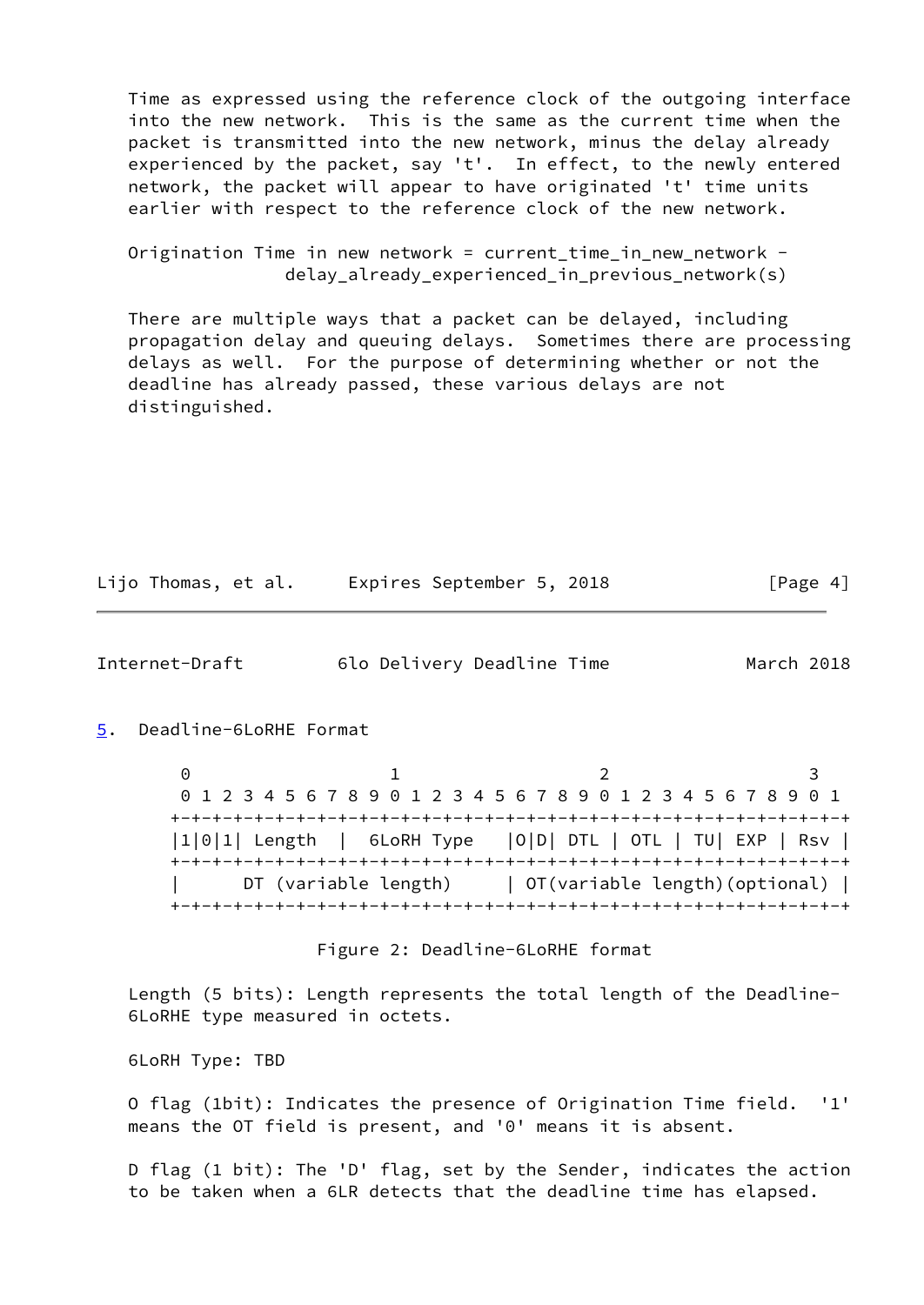<span id="page-5-0"></span> If 'D' bit is 1, then the 6LR MUST drop the packet if the deadline time is elapsed. If 'D' bit is 0, then the 6LR MAY ignore the deadline time and forward the packet. DTL (3 bits): Length of DT field. OTL (3 bits) : Length of OT field. For example, DTL = 000 means the deadline time in the 6LoRHE is 1 octet (8 bits) long. Similarly, OTL = 111 means the origination time is 8 octets (64 bits) long. TU (2 bits) : Indicates the time units for DT and OT fields 00 : Time represented in microseconds 01 : Time represented in seconds 10 : Network ASN 11 : Reserved EXP (3 bits) : Multiplication factor expressed as exponent of 10. The value of the DT field is multiplied by 10 to this power, to get the actual deadline time in the units represented by TU. The default value of EXP is 000, so that the DT field is unaffected. Rsv (3 bits) : Reserved Lijo Thomas, et al. Expires September 5, 2018 [Page 5] Internet-Draft 6lo Delivery Deadline Time March 2018 DT Value (8..64-bit) : Deadline Time value OT Value (8..64-bit) : Origination Time value Whenever a sender initiates the IP datagram, it includes the Deadline-6LoRHE along with other 6LoRH information. Example: Consider a 6TiSCH network with time-slot length of 10ms. Let the current ASN when the packet is originated be 54400, and the maximum allowable delay (max\_delay) for the packet delivery is 1 second from the packet origination, then: deadline\_time = packet\_origination\_time + max\_delay = 55400 + 100 (in Network ASNs)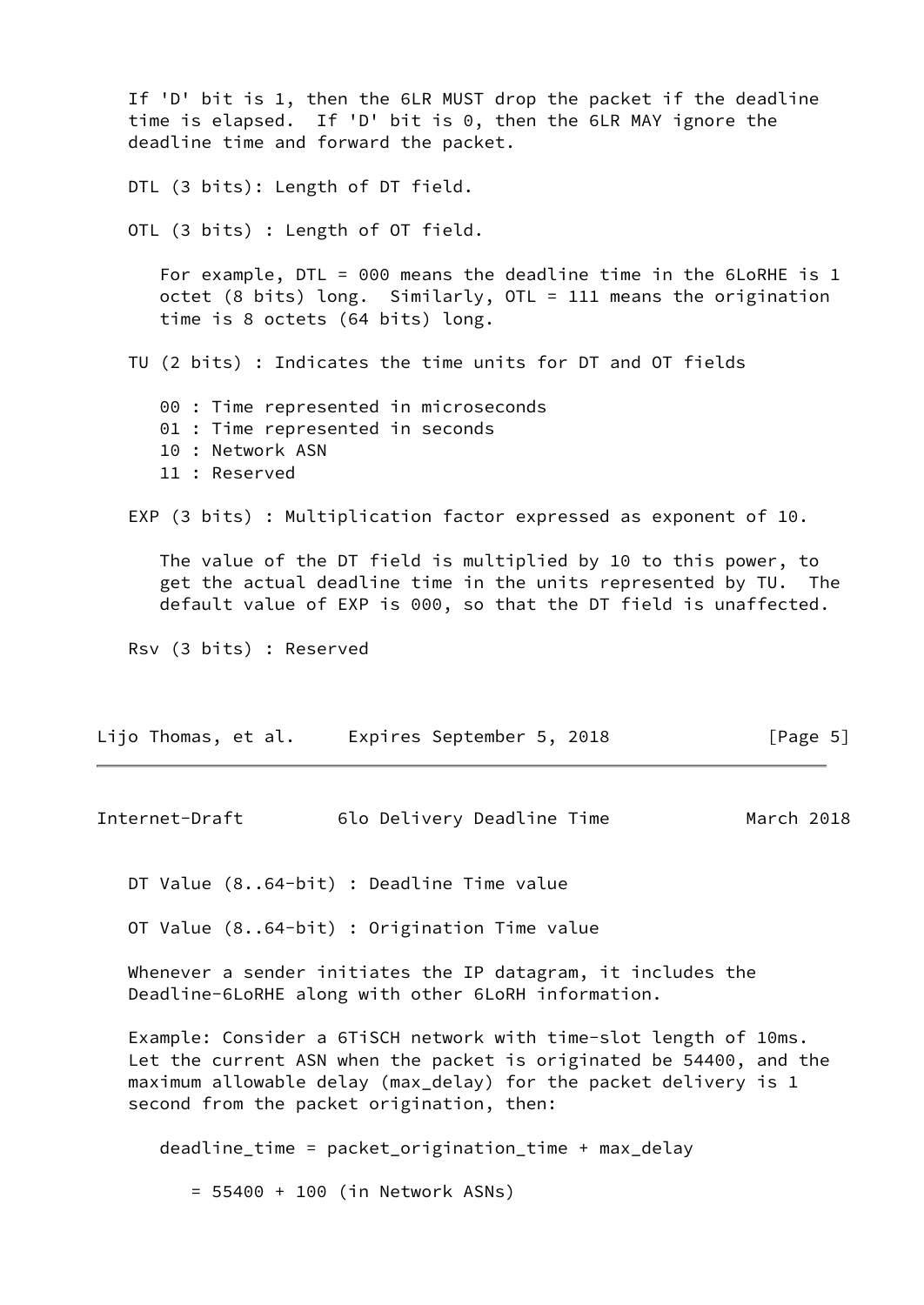= 55500(Network ASNs)

Deadline-6LoRHE encoding with 'O' flag set to 1 :

DTL = 001, OTL = 001, TU = '10',  $EXP = 2$ ,  $DT = 0x22B$ ,  $OT = 0x22A$ 

<span id="page-6-0"></span>[6](#page-6-0). Deadline-6LoRHE in Three Network Scenarios

 In this section, Deadline-6LoRHE operation is described for 3 network scenarios. Figure 3 depicts a constrained time-synchronized LLN that has two subnets N1 and N2, connected through LBRs [\[I-D.ietf-6lo-backbone-router](#page-12-5)] with different reference clock times T1 and T2.

Lijo Thomas, et al. Expires September 5, 2018 [Page 6]

<span id="page-6-1"></span>

Internet-Draft 6lo Delivery Deadline Time March 2018

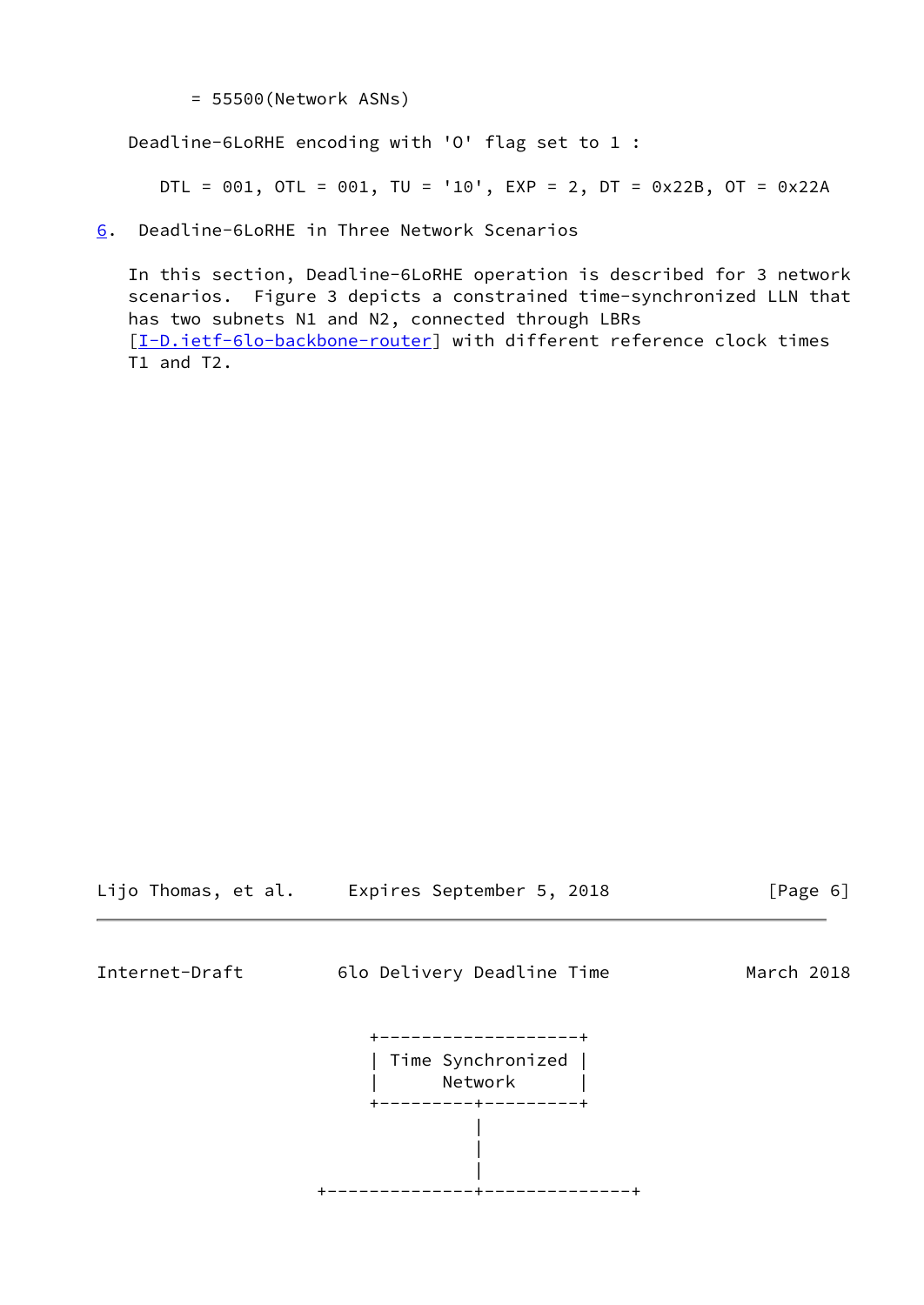

Figure 3: Intra-network Timezone Scenario

<span id="page-7-1"></span>[6.1](#page-7-1). Scenario 1: Endpoints in the same DODAG (N1) in non-storing mode.

 In scenario 1, shown in Figure 4, the Sender 'S' has an IP datagram to be routed to a Receiver 'R' within the same DODAG. For the route segment from Sender to 6LBR, the Sender includes a Deadline-6LoRHE by encoding the deadline time contained in the inband-OAM header extension. Then 6LR begins hop-by-hop operation to forward the packet towards the 6LBR. Once 6LBR receives the IP datagram, it generates a IPv6-in-IPv6 encapsulated packet when sending the packet downwards to the Receiver [[I-D.ietf-roll-useofrplinfo\]](#page-12-6). The 6LBR copies the Deadline-6LoRHE from the Sender originated IP header to the outer IP header. The Deadline-6LoRHE contained in the inner IP header is elided.

 +-------+ ^ | 6LBR | | | | | | | +-------+ | Default | (F)/ /| \ | IP-in-IP routing | / \ / | \ | Encapsulation  $\vert$  /  $\vert$  (C)  $\vert$  (D)  $\vert$  $|(A)$   $(|B) / | / |\Lambda|$  $|\quad| \setminus |\setminus$   $|\setminus$ : (E) : R |  $\begin{matrix} | & | & | & | & | \ 1 & | & | & | & | \ 2 & 3 & 3 & 3 & 5 \end{matrix}$  :  $\begin{matrix} | & | & | & | & | & | & | \ 1 & | & | & | & | & | & | & | \ 1 & | & | & | & | & | & | & | & | \ 1 & | & | & | & | & | & | & | & | & | \end{matrix}$ 

Figure 4: End points within same DODAG(subnet N1)

Lijo Thomas, et al. Expires September 5, 2018 [Page 7]

<span id="page-7-0"></span>Internet-Draft 6lo Delivery Deadline Time March 2018

At the tunnel endpoint of IPv6-in-IPv6 encapsulation, the Deadline-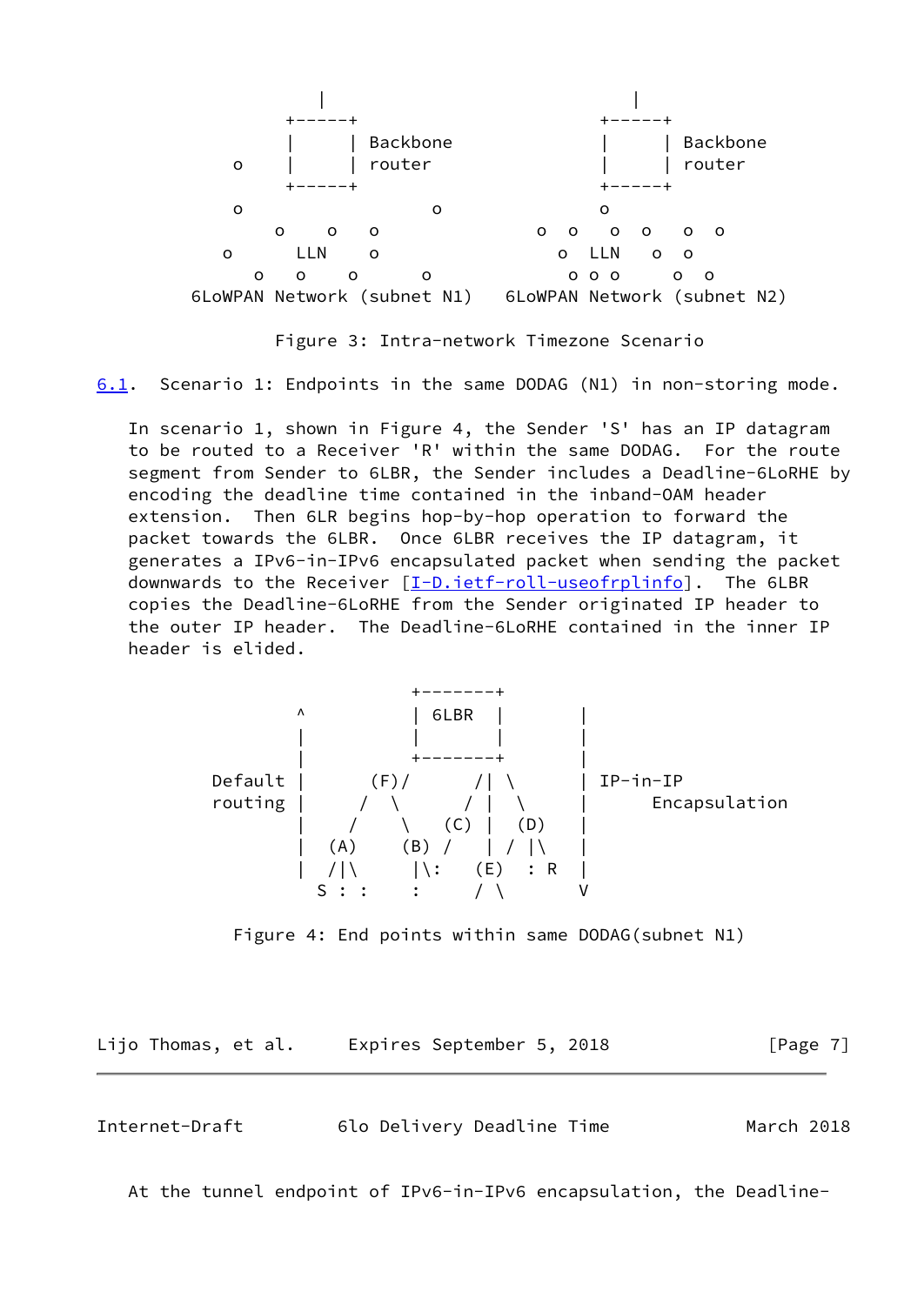6LoRHE is copied back from the outer header to inner header, and the inner IP packet is delivered to 'R'.

<span id="page-8-0"></span>[6.2](#page-8-0). Scenario 2: Endpoints in Networks with Dissimilar L2 Technologies.

 In scenario 2, shown in Figure 5, the Sender 'S' (belonging to DODAG 1) has IP datagram to be routed to a Receiver 'R' over a time synchronized IPv6 network. For the route segment from 'S' to 6LBR, 'S' includes a Deadline-6LoRHE. Subsequently, 6LR will perform hop by-hop operation to forward the packet towards the 6LBR. Once the IP datagram reaches 6LBR of DODAG1, it encodes the deadline time (and, if available, the origination time) into the In-band OAM header extension, [[I-D.ietf-ippm-ioam-data\]](#page-12-7) and passes the datagram to the IPv6 layer for further routing.





 The IP datagram is routed to another time synchronized deterministic network following its own distinct reference clock, so the deadline time in In-band OAM has to be updated according to the measurement of the current time in the new network.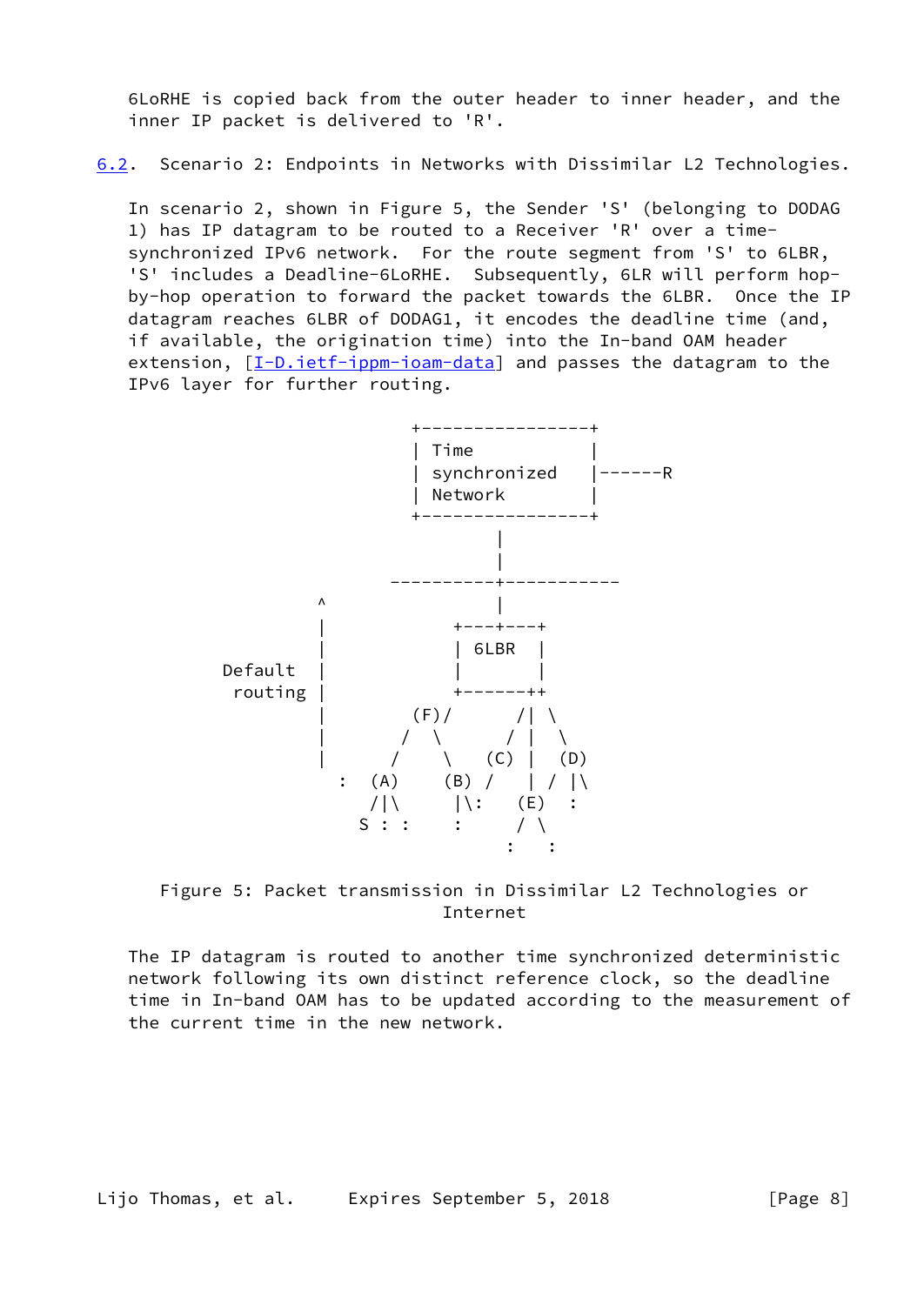<span id="page-9-1"></span><span id="page-9-0"></span>[6.3](#page-9-1). Scenario 3: Packet transmission across different DODAGs (N1 to N2).

 Consider the scenario depicted in Figure 6, in which the Sender 'S' (belonging to DODAG 1) has an IP datagram to be sent to Receiver 'R' belonging to another DODAG (DODAG 2). The operation of this scenario can be decomposed into combination of case 1 and case 2 scenarios. For the route segment from 'S' to 6LBR, 'S' includes the Deadline- 6LoRHE. Subsequently, each 6LR will perform hop-by-hop operation to forward the packet towards the 6LBR. Once the IP datagram reaches 6LBR1 of DODAG1, it applies the same rule as described in Case 2 while routing the packet to LBR2 over a (likely) time synchronized wired backhaul. The wired side of LBR2 can be mapped to receiver of Case 2. Once the packet reaches LBR2, it updates the Deadline-6LoRHE by adding the current time of DODAG2. Further, it generates an IPv6 in-IPv6 encapsulated packet when sending the packet downstream to the Receiver [\[I-D.ietf-roll-useofrplinfo\]](#page-12-6).



Figure 6: Packet transmission in different DODAGs(N1 to N2)

 Consider an example of a 6TiSCH network in which S in DODAG1 generates the packet at ASN 20000 to R in DODAG2. Let the maximum allowable delay be 1 second. The time-slot length in DODAG1 and DODAG2 is assumed to be 10ms. Once the deadline time is encoded in Deadline-6LoRHE, the packet is forwarded to LBR of DODAG1. Suppose the packet reaches LBR of DODAG1 at ASN 20050.

 $current_time = ASN at LBR * slot_length_value$ remaining\_time = deadline\_time - current\_time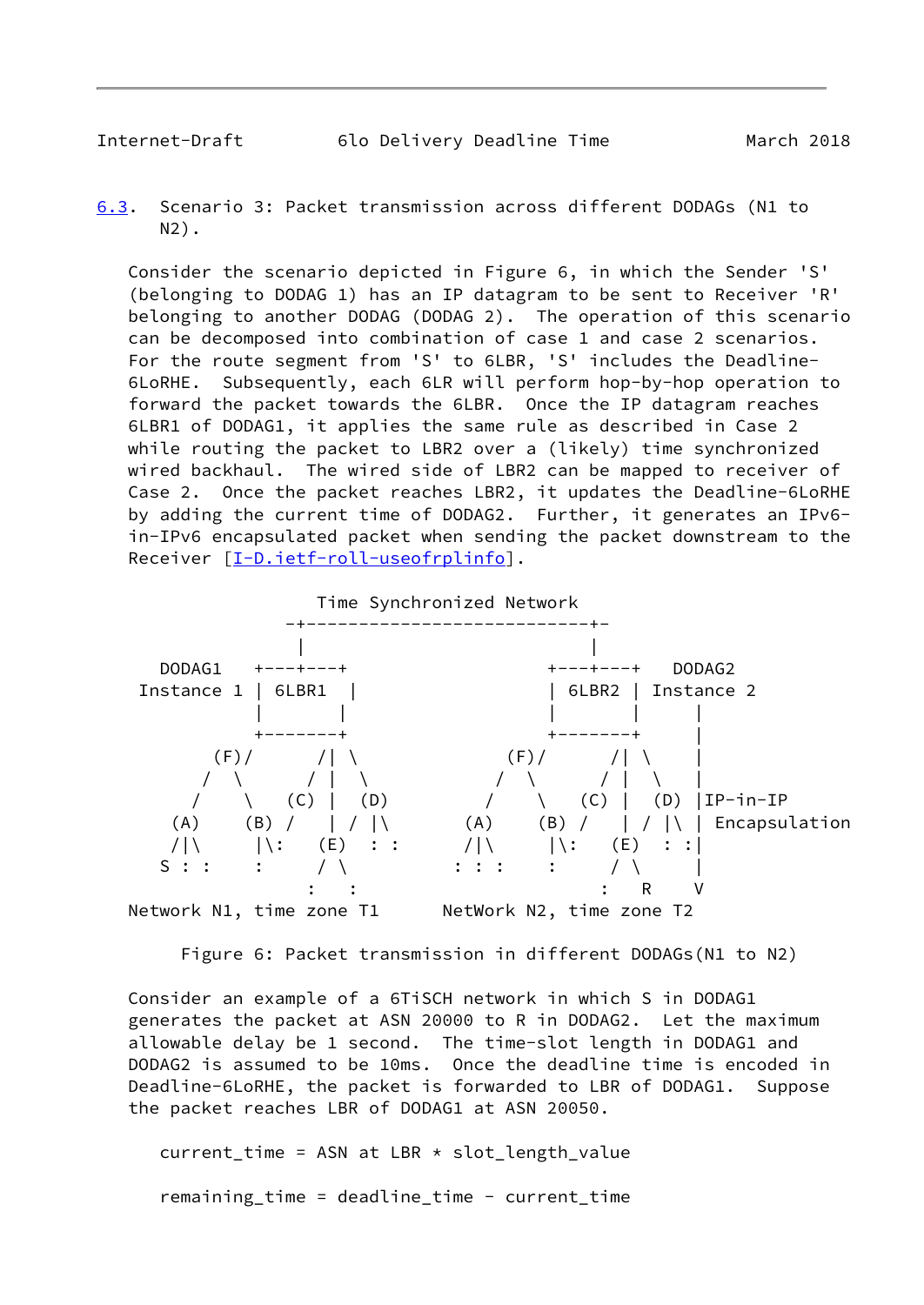= ((packet\_origination\_time + max\_delay) - current time)  $= (20000 + 100) - 20050$ 

Lijo Thomas, et al. Expires September 5, 2018 [Page 9]

<span id="page-10-1"></span>Internet-Draft 6lo Delivery Deadline Time March 2018

 = 50 (in Network ASNs)  $= 50 \times 10^{13}$  milliseconds.

 The remaining time is encoded in In-Band OAM (see Case 2) and forwarded to LBR2 over a different L2-interface, typically wired. Once the packet reaches LBR2, the deadline time in Deadline-6LoRHE is adjusted by adding or subtracting the difference between the reference clocks of the two networks, before forwarding the packet to its connected 6TiSCH network.

<span id="page-10-0"></span>[7](#page-10-0). IANA Considerations

 This document defines a new 6LoWPAN Timestamp Header Type, and assigns a value (TBD) from the 6LoWPAN Dispatch Page1 number space.

> 6LoRH Type Value +------------------+--------+ | Deadline-6LoRHE | TBD | +------------------+--------+

> > Figure 7: Deadline-6LoRHE type

<span id="page-10-2"></span>[8](#page-10-2). Security Considerations

The security considerations of [\[RFC4944](https://datatracker.ietf.org/doc/pdf/rfc4944)], [[RFC6282](https://datatracker.ietf.org/doc/pdf/rfc6282)] and [\[RFC6553](https://datatracker.ietf.org/doc/pdf/rfc6553)] apply. Using a compressed format as opposed to the full in-line format is logically equivalent and does not create an opening for a new threat when compared to [\[RFC6550](https://datatracker.ietf.org/doc/pdf/rfc6550)], [\[RFC6553](https://datatracker.ietf.org/doc/pdf/rfc6553)] and [\[RFC6554](https://datatracker.ietf.org/doc/pdf/rfc6554)].

<span id="page-10-3"></span>[9](#page-10-3). Acknowledgements

 The authors thank Pascal Thubert for suggesting the idea and encouraging the work. Thanks to Shwetha Bhandari's suggestions which were instrumental in extending the timing information to heterogeneous networks. The authors acknowledge the 6TiSCH WG members for their inputs on the mailing list. Special thanks to Jerry Daniel, Seema Kumar, Avinash Mohan, Shalu Rajendran and Anita Varghese for their support and valuable feedback.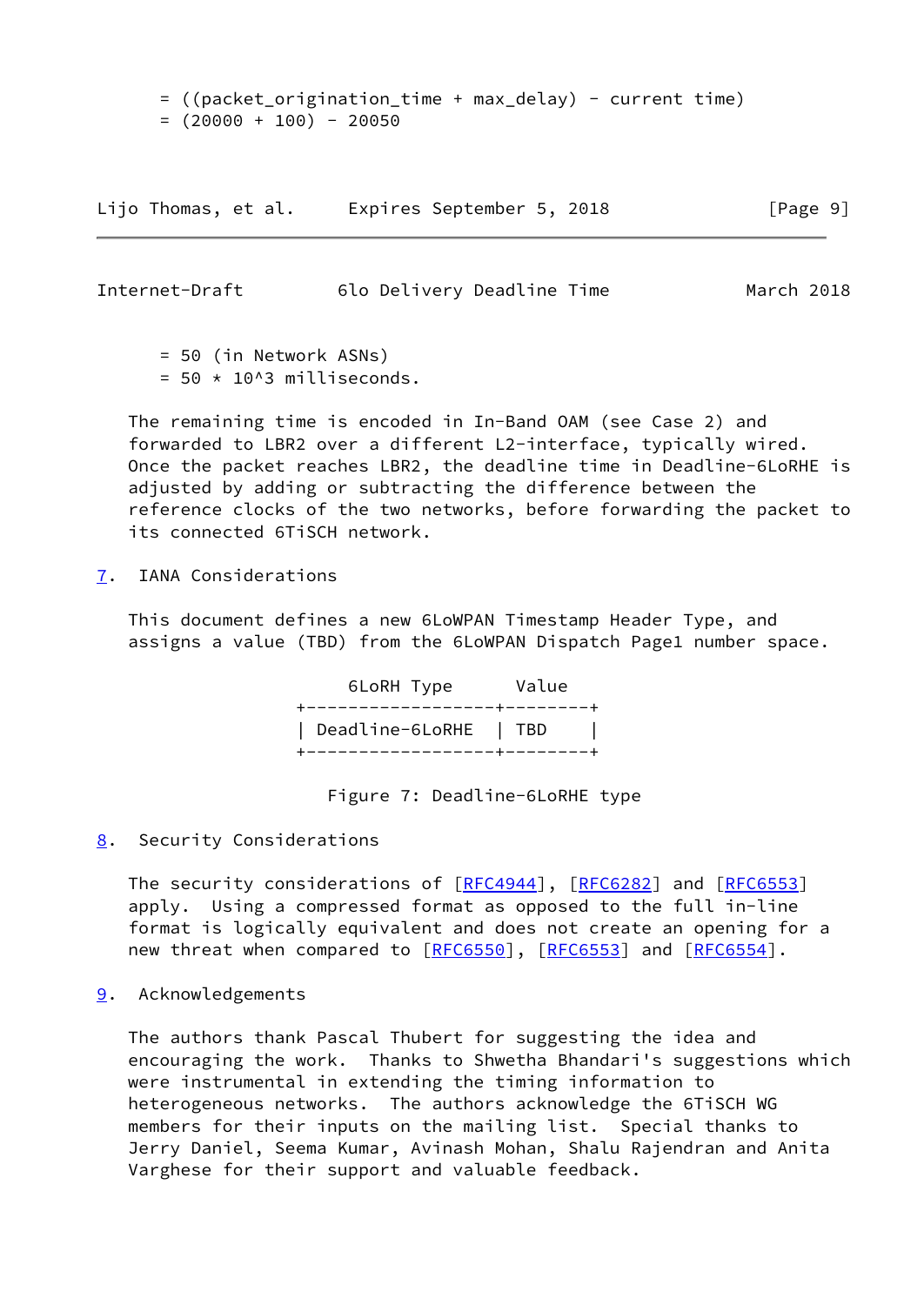# <span id="page-11-0"></span>[10.](#page-11-0) References

<span id="page-11-1"></span>[10.1](#page-11-1). Normative References

<span id="page-11-4"></span> [I-D.ietf-6tisch-terminology] Palattella, M., Thubert, P., Watteyne, T., and Q. Wang, "Terms Used in IPv6 over the TSCH mode of IEEE 802.15.4e", [draft-ietf-6tisch-terminology-10](https://datatracker.ietf.org/doc/pdf/draft-ietf-6tisch-terminology-10) (work in progress), March 2018.

Lijo Thomas, et al. Expires September 5, 2018 [Page 10]

<span id="page-11-2"></span>Internet-Draft 6lo Delivery Deadline Time March 2018

<span id="page-11-3"></span> [I-D.ietf-roll-routing-dispatch] Thubert, P., Bormann, C., Toutain, L., and R. Cragie, "6LoWPAN Routing Header", [draft-ietf-roll-routing](https://datatracker.ietf.org/doc/pdf/draft-ietf-roll-routing-dispatch-05) [dispatch-05](https://datatracker.ietf.org/doc/pdf/draft-ietf-roll-routing-dispatch-05) (work in progress), October 2016.

- [RFC2119] Bradner, S., "Key words for use in RFCs to Indicate Requirement Levels", [BCP 14](https://datatracker.ietf.org/doc/pdf/bcp14), [RFC 2119](https://datatracker.ietf.org/doc/pdf/rfc2119), DOI 10.17487/RFC2119, March 1997, <[https://www.rfc-editor.org/info/rfc2119>](https://www.rfc-editor.org/info/rfc2119).
- [RFC4944] Montenegro, G., Kushalnagar, N., Hui, J., and D. Culler, "Transmission of IPv6 Packets over IEEE 802.15.4 Networks", [RFC 4944](https://datatracker.ietf.org/doc/pdf/rfc4944), DOI 10.17487/RFC4944, September 2007, <[https://www.rfc-editor.org/info/rfc4944>](https://www.rfc-editor.org/info/rfc4944).
- [RFC6282] Hui, J., Ed. and P. Thubert, "Compression Format for IPv6 Datagrams over IEEE 802.15.4-Based Networks", [RFC 6282](https://datatracker.ietf.org/doc/pdf/rfc6282), DOI 10.17487/RFC6282, September 2011, <[https://www.rfc-editor.org/info/rfc6282>](https://www.rfc-editor.org/info/rfc6282).
- [RFC6550] Winter, T., Ed., Thubert, P., Ed., Brandt, A., Hui, J., Kelsey, R., Levis, P., Pister, K., Struik, R., Vasseur, JP., and R. Alexander, "RPL: IPv6 Routing Protocol for Low-Power and Lossy Networks", [RFC 6550](https://datatracker.ietf.org/doc/pdf/rfc6550), DOI 10.17487/RFC6550, March 2012, <[https://www.rfc-editor.org/info/rfc6550>](https://www.rfc-editor.org/info/rfc6550).
- [RFC6553] Hui, J. and JP. Vasseur, "The Routing Protocol for Low- Power and Lossy Networks (RPL) Option for Carrying RPL Information in Data-Plane Datagrams", [RFC 6553](https://datatracker.ietf.org/doc/pdf/rfc6553), DOI 10.17487/RFC6553, March 2012, <[https://www.rfc-editor.org/info/rfc6553>](https://www.rfc-editor.org/info/rfc6553).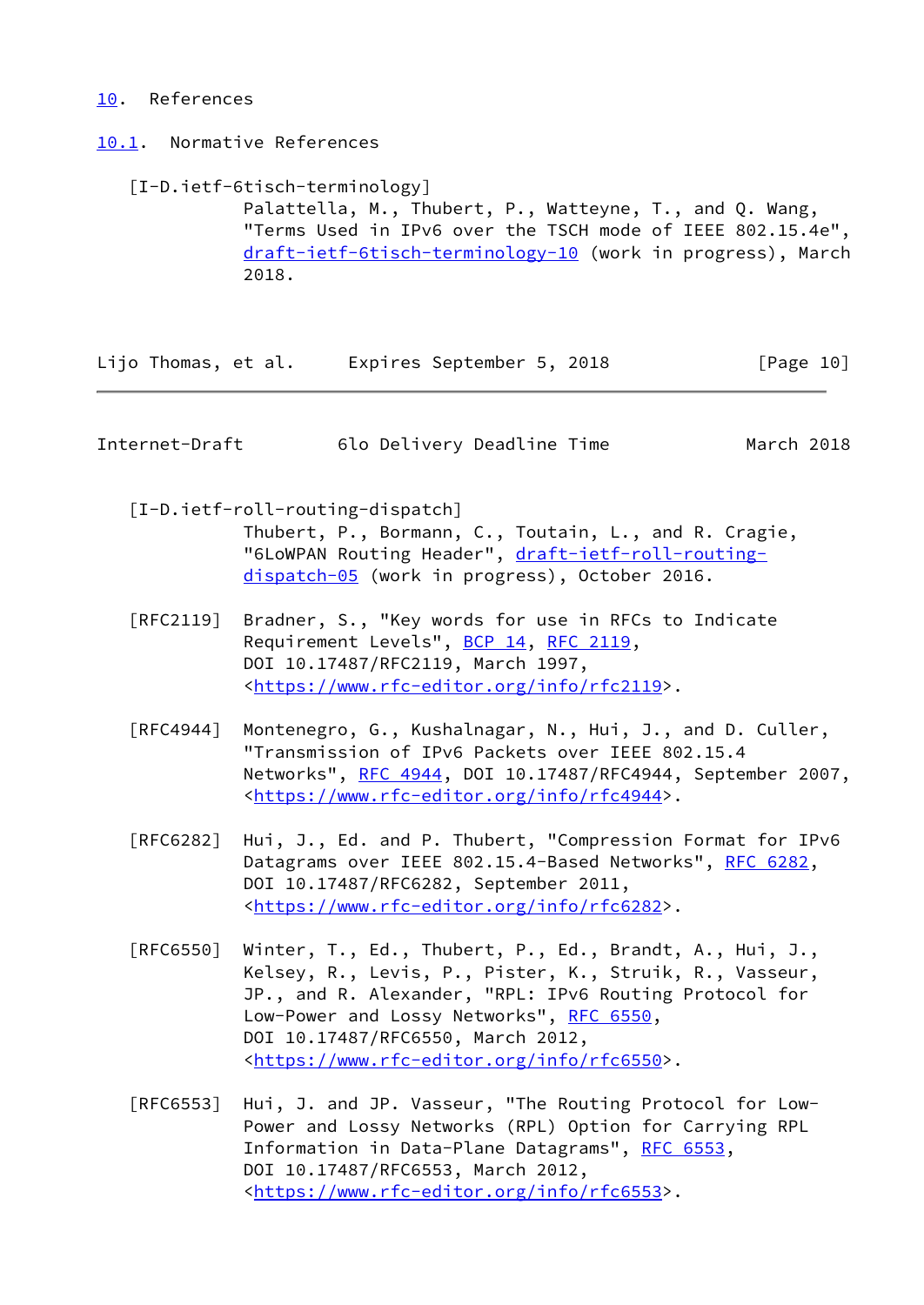[RFC6554] Hui, J., Vasseur, JP., Culler, D., and V. Manral, "An IPv6 Routing Header for Source Routes with the Routing Protocol for Low-Power and Lossy Networks (RPL)", [RFC 6554,](https://datatracker.ietf.org/doc/pdf/rfc6554) DOI 10.17487/RFC6554, March 2012, <[https://www.rfc-editor.org/info/rfc6554>](https://www.rfc-editor.org/info/rfc6554).

<span id="page-12-0"></span>[10.2](#page-12-0). Informative References

<span id="page-12-4"></span>[dot15-tsch]

 P802.11, "IEEE Standard for Low-Rate Wireless Networks, Part 15.4, IEEE Std 802.15.4-2015", April 2016.

| Lijo Thomas, et al. | Expires September 5, 2018 | [Page 11] |
|---------------------|---------------------------|-----------|
|---------------------|---------------------------|-----------|

<span id="page-12-1"></span>Internet-Draft 6lo Delivery Deadline Time March 2018

<span id="page-12-3"></span>[dot1AS-2011]

 IEEE 802.1AS Working Group, "IEEE Standard for Local and Metropolitan Area Networks - Timing and Synchronization for Time-Sensitive Applications in Bridged Local Area Networks", March 2011.

### <span id="page-12-5"></span>[I-D.ietf-6lo-backbone-router]

 Thubert, P., "IPv6 Backbone Router", [draft-ietf-6lo](https://datatracker.ietf.org/doc/pdf/draft-ietf-6lo-backbone-router-06) [backbone-router-06](https://datatracker.ietf.org/doc/pdf/draft-ietf-6lo-backbone-router-06) (work in progress), February 2018.

<span id="page-12-2"></span>[I-D.ietf-detnet-use-cases]

Grossman, E., "Deterministic Networking Use Cases", [draft](https://datatracker.ietf.org/doc/pdf/draft-ietf-detnet-use-cases-14) [ietf-detnet-use-cases-14](https://datatracker.ietf.org/doc/pdf/draft-ietf-detnet-use-cases-14) (work in progress), February 2018.

<span id="page-12-7"></span>[I-D.ietf-ippm-ioam-data]

 Brockners, F., Bhandari, S., Pignataro, C., Gredler, H., Leddy, J., Youell, S., Mizrahi, T., Mozes, D., Lapukhov, P., Chang, R., and d. daniel.bernier@bell.ca, "Data Fields for In-situ OAM", [draft-ietf-ippm-ioam-data-01](https://datatracker.ietf.org/doc/pdf/draft-ietf-ippm-ioam-data-01) (work in progress), October 2017.

<span id="page-12-6"></span>[I-D.ietf-roll-useofrplinfo]

 Robles, I., Richardson, M., and P. Thubert, "When to use [RFC 6553,](https://datatracker.ietf.org/doc/pdf/rfc6553) 6554 and IPv6-in-IPv6", [draft-ietf-roll-](https://datatracker.ietf.org/doc/pdf/draft-ietf-roll-useofrplinfo-22)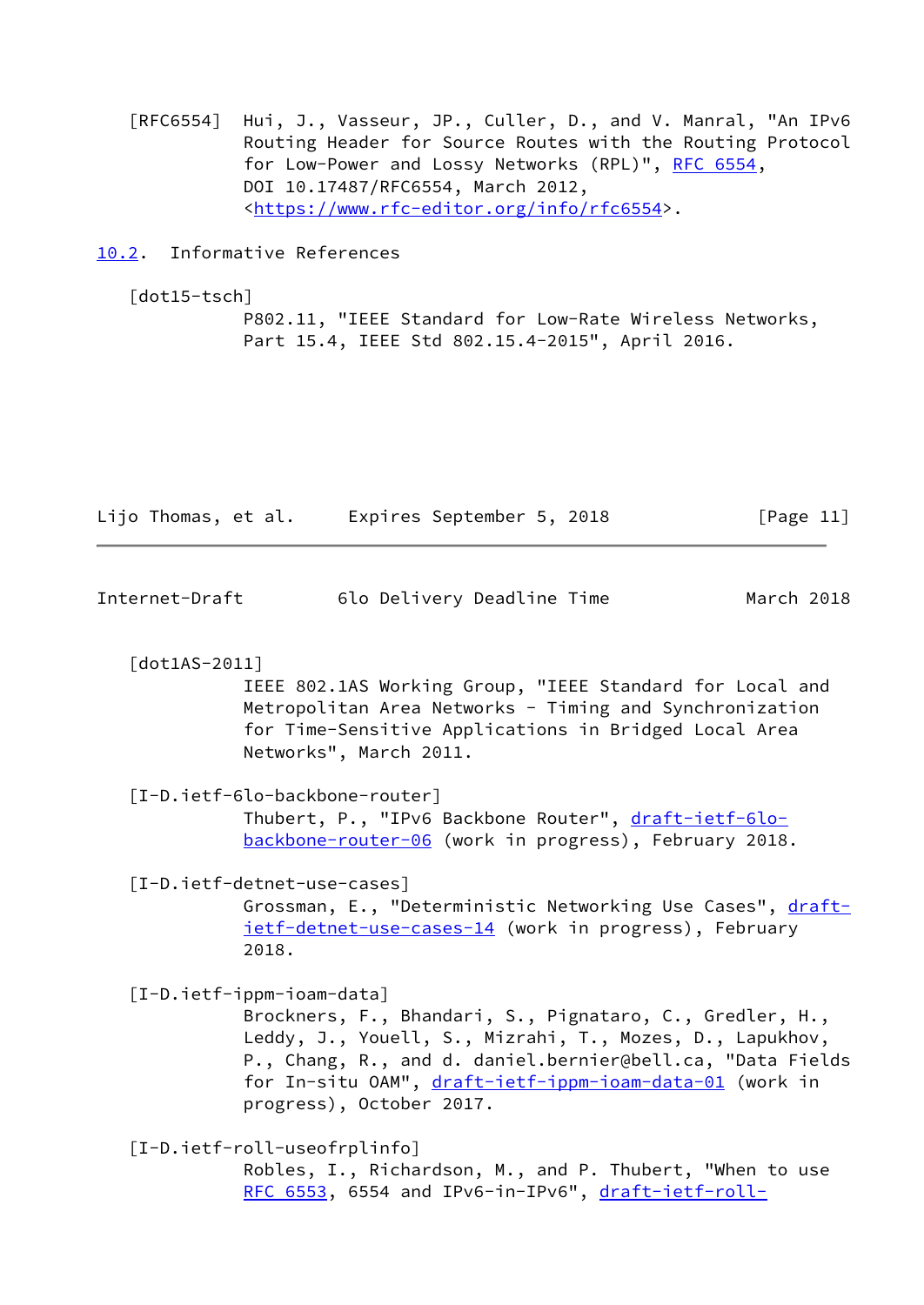[useofrplinfo-22](https://datatracker.ietf.org/doc/pdf/draft-ietf-roll-useofrplinfo-22) (work in progress), March 2018.

<span id="page-13-2"></span>[ieee-1588]

 Precise Time and Time Interval Working Group, "IEEE Std 1588-2008 Standard for a Precision Clock Synchronization Protocol for Networked Measurement and Control Systems", July 2008.

<span id="page-13-0"></span>[Appendix A.](#page-13-0) Changes Since [draft-ietf-6lo-deadline-time-00](https://datatracker.ietf.org/doc/pdf/draft-ietf-6lo-deadline-time-00)

This section lists the changes between [draft-ietf-6lo-deadline-time](https://datatracker.ietf.org/doc/pdf/draft-ietf-6lo-deadline-time) revisions ...-00.txt and ...-01.txt.

- o Changed "SHOULD drop" to "MUST drop" a packet if the deadline is passed (see [Section 5\)](#page-4-0).
- o Added explanatory text about how packet delays might arise. (see [Section 4\)](#page-3-0).
- o Mentioned availability of time-synchronization protocols (see [Section 1\)](#page-1-0).
- o Updated bibliographic citations.

| Lijo Thomas, et al. | Expires September 5, 2018 |  | [Page 12] |
|---------------------|---------------------------|--|-----------|
|---------------------|---------------------------|--|-----------|

<span id="page-13-1"></span>Internet-Draft 6lo Delivery Deadline Time March 2018

- o Alphabetized contributor names.
- o Added this section.

Authors' Addresses

 Lijo Thomas C-DAC Trivandrum 695033 India

Email: lijo@cdac.in

 P.M. Akshay Smarten Spaces Bangalore 560103 India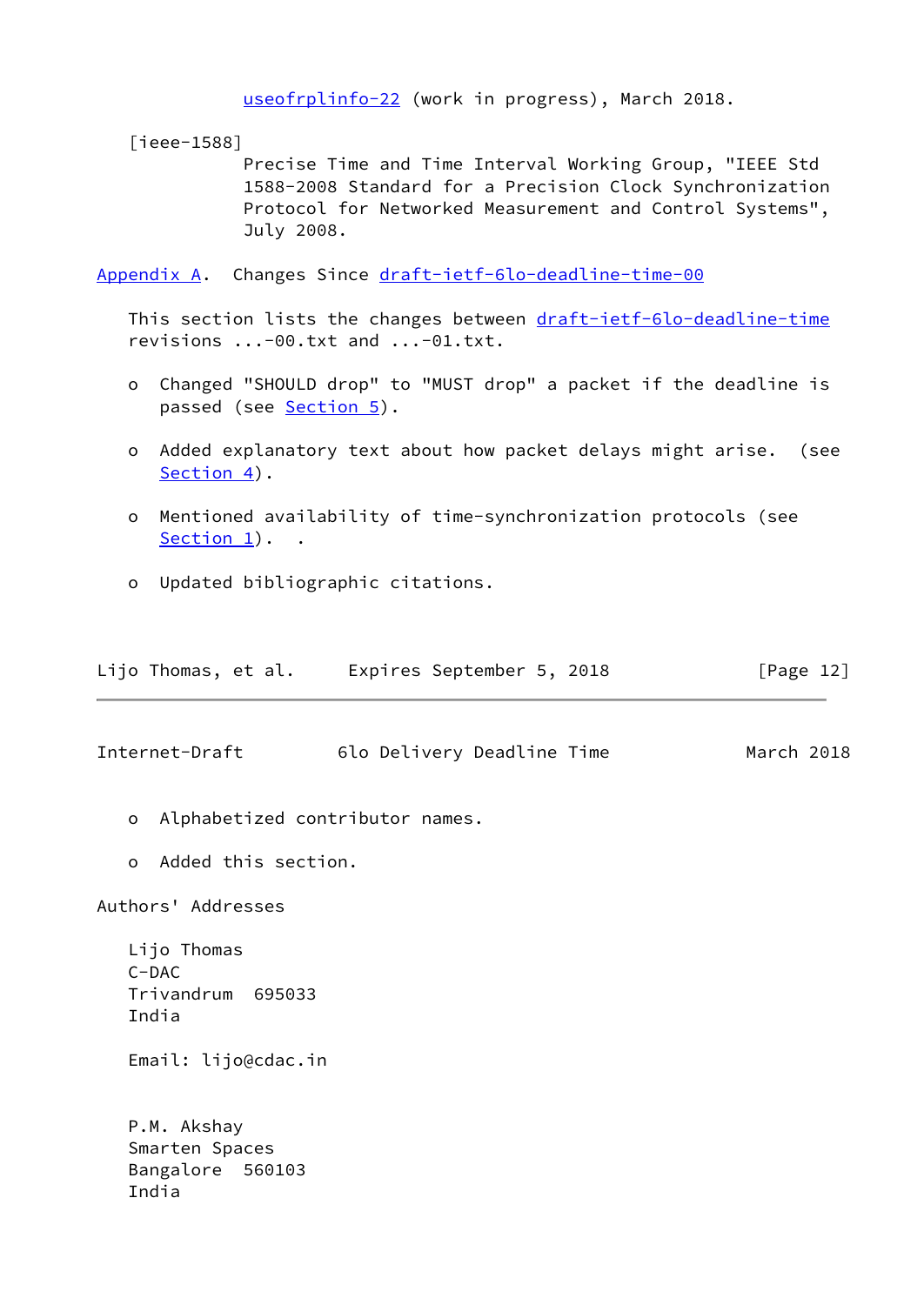Satish Anamalamudi Huaiyin Institute of Technology No.89 North Beijing Road, Qinghe District Huaian China Email: satishnaidu80@gmail.com S.V.R Anand Indian Institute of Science Bangalore 560012 India Email: anand@ece.iisc.ernet.in Malati Hegde Indian Institute of Science Bangalore 560012 India Email: malati@ece.iisc.ernet.in

Email: akshay.pm@smartenspaces.com

Lijo Thomas, et al. Expires September 5, 2018 [Page 13]

| Internet-Draft | 6lo Delivery Deadline Time |  | March 2018 |  |
|----------------|----------------------------|--|------------|--|
|                |                            |  |            |  |

 Charles E. Perkins Futurewei 2330 Central Expressway Santa Clara 95050 Unites States

Email: charliep@computer.org